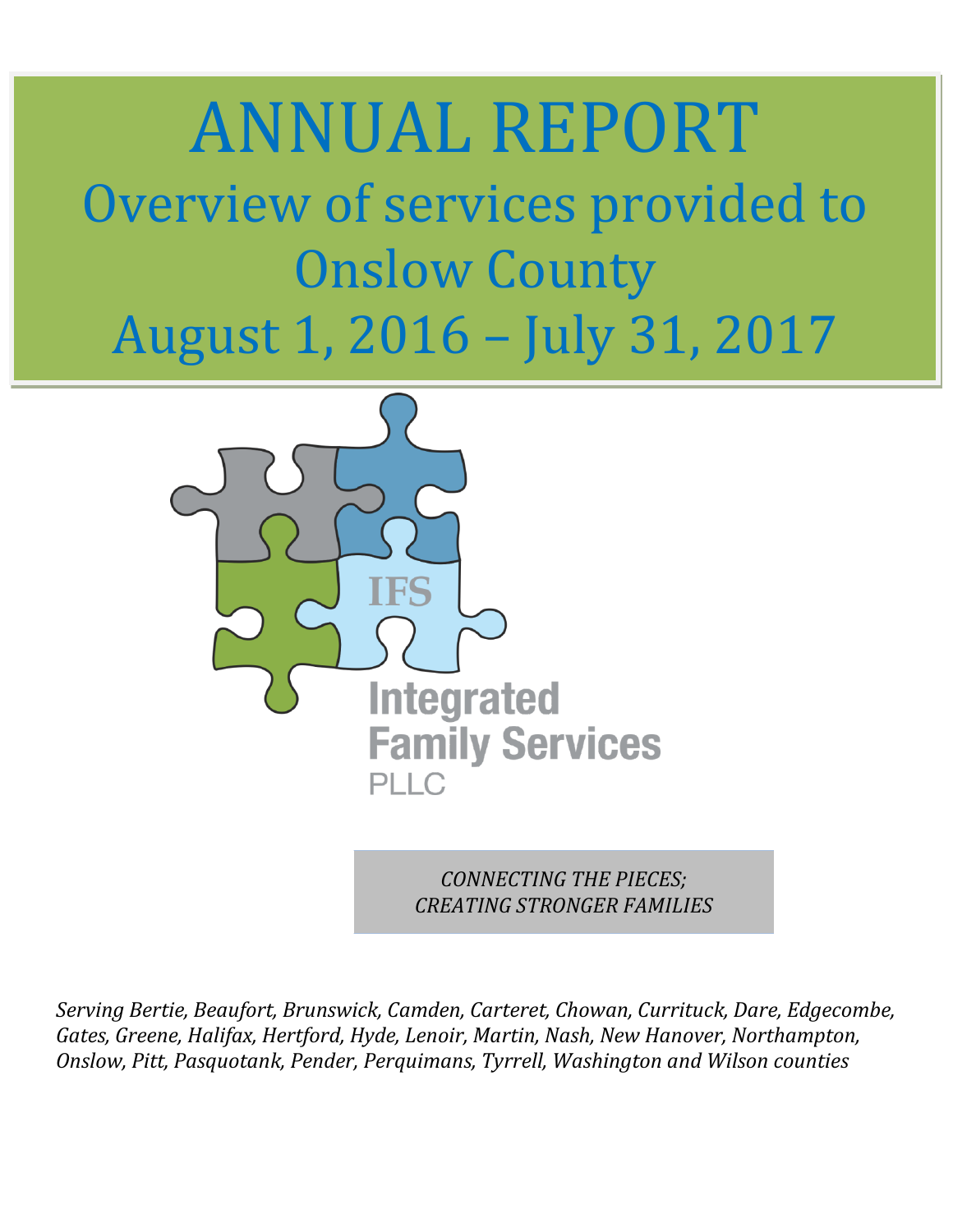### **Owners**

#### **Anthony J. Manley Rook MSW, LCSW, ACSW, LCAS**

Mr. Manley-Rook works in the capacity of the Administrative Director of Integrated Family Services, PLLC. He has several years of experience in treating children and adults with emotional, behavioral, and substance abuse disorders. He received a Bachelor of Science degree in Criminal Justice, a Bachelor of Social Work degree and a Master of Social Work degree from East Carolina University.

#### **Natasha C. Holley MSW, LCSW, LCAS, CSS**

Mrs. Holley works in the capacity of the Clinical Director at Integrated Family Services, PLLC. She has several years of experience in treating children and adults with emotional, behavioral, and substance abuse disorders. She received a Bachelor of Science degree in Social Work from Elizabeth City State University and a Master of Social Work degree from East Carolina University.

#### *Vision*

Integrated Family Services, PLLC is to be a unified and innovative organization that leads the state of North Carolina in offering the most comprehensive diagnosis, therapy and care management possible in support of a normal, safer and healthier life for all families.

#### *Mission*

The mission of Integrated Family Services, PLLC is to assess, coordinate, monitor and provide a wide variety of comprehensive mental health services in a manner that promotes dignity, respect and empowerment to all consumers.

#### *Values*

*Integrity* – We base our working relationships upon mutual trust, respect and unyielding integrity. We recognize that the reputation of Integrated Family Services is rooted in the sincere and ethical treatment of our consumers and each other.

*Teamwork* – We value results that are achieved through joint efforts. We approach our work as a team focused on constructing an encouraging work environment that produces superior quality results for our consumers.

*Diversity* – We value the individual differences and contributions of each member of our organization. We embrace progressiveness, creativity, and the ability to adapt to change. We believe each associate is an essential and important resource.

*Commitment to Excellence* – We set high standards for quality in our work and hold ourselves accountable. We strive for continuous improvement and seek to use innovation and cutting-edge technology to work effectively among ourselves and with our consumers.

*Service* – We value our role as a service provider to eastern North Carolina and seek to be approachable, compassionate and precise in the delivery of our services.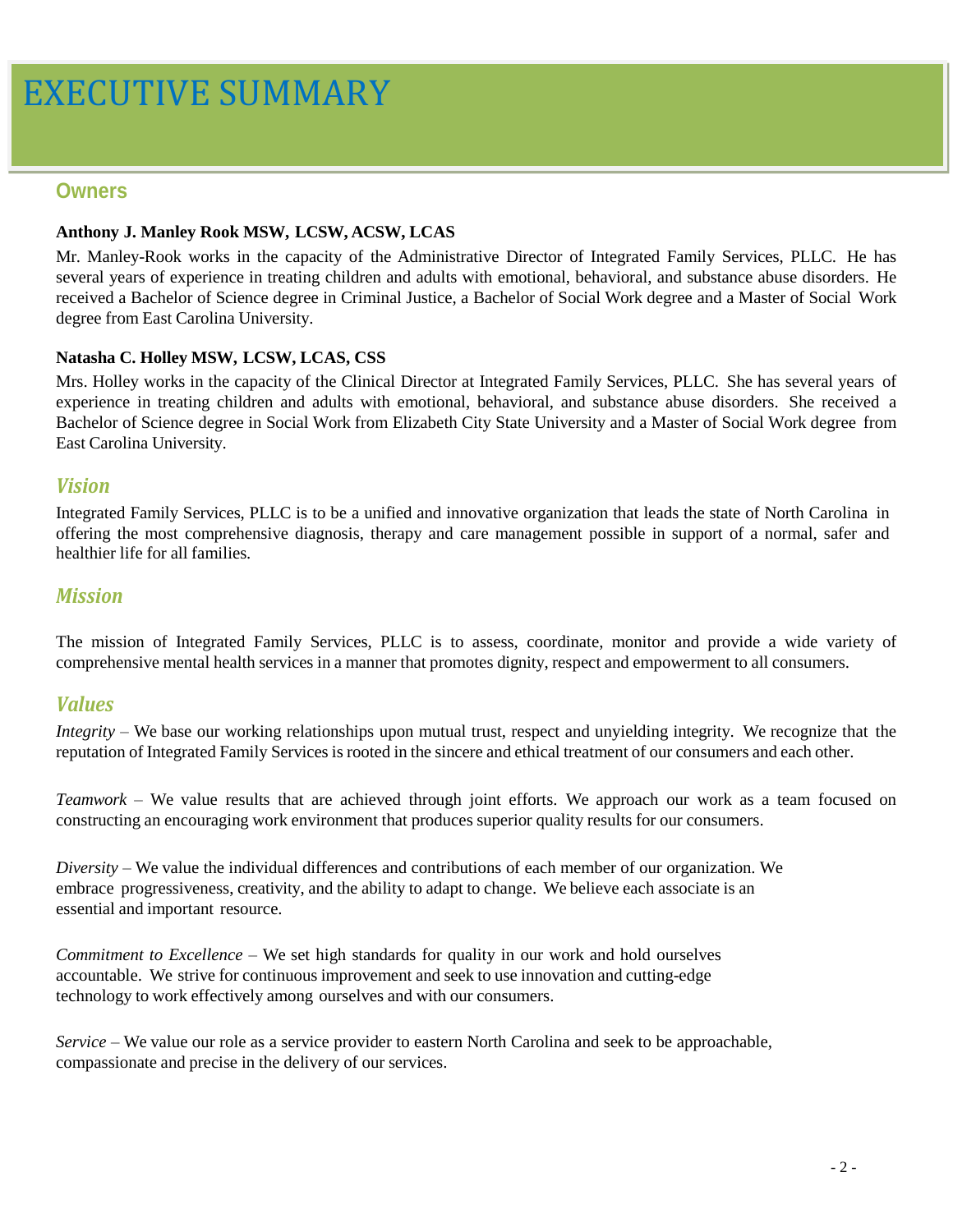# ACCOMPLISHMENTS FOR ONSLOW COUNTY – August 1, 2016 – July 31, 2017

- In response to an identified need for immediate increased capacity for Mobile Crisis Management services in Onslow County, Trillium Health Resources contracted with us to provide this service in your community. To ensure rapid and thorough integration of the service into the community, informational sessions were held on July 25 and July 27, 2016.
- At the request of Onslow County schools, IFS provided information to their school social workers, counselors, nurses, psychologists and administrative staff.
- $\overline{\text{ }+}$  IFS began serving Onslow County on Monday, August 1, 2016.
- IFS was invited by Trillium Health Resources to present at the *Compassion Reaction* event on August 3 and the *Rachel's Challenge* event on August 19, 2016.
- IFS participated in the annual National Night Out with Jacksonville Police Department. We provided resource information about services provided to Onslow County.
- $\pm$  IFS open house was held on August 30, 2016. During this event, community stakeholders were invited to meet our team members serving Onslow County, tour our office, learn more about IFS and hear about our commitment to serving all residents. IFS highlighted the following services: mobile crisis management, crisis chat, foster care and outpatient therapy. Forty-two community stakeholders attended this event.
- From 2010 to 2014 there were 62 people in Onslow County age 30 and younger who died from "intentional self-harm". In observance of September is Suicide Awareness Prevention Month, we wanted to bring attention to the importance of community partnership with hospitals, EMS, local healthcare and behavioral health providers, law enforcement, schools, magistrates, the faith community and family and consumer organizations in suicide prevention. IFS facilitated a 2-hour presentation focusing on warning signs, suicide intervention and suggestions for suicide prevention and how services, such as mobile crisis management, assists residents who are suicidal in accessing timely and appropriate crisis intervention. This event was held at Onslow County Government on September 27, 2016.
- $\perp$  In October 2016, IFS participated in the Onslow County Out of the Darkness Community Walk where we provided resource information on suicide awareness and prevention.
- Due to the increase in mobile crisis management referrals, IFS added team members to our Onslow County office. The office consists of a supervisor, 3 full-time mobile crisis workers, 7 part-time mobile crisis workers, a therapist and an office assistant.
- Since IFS began providing services in Onslow County, we have participated in all CIT trainings with law enforcement. During these trainings, we have provided the following three trainings: *IFS Array of Services, Mobile Crisis Management and Law Enforcement: A Partnership, Suicide Awareness and Prevention, Mental Health 101, Opioid Abuse and Dependence,* and *Personality Disorders*. In addition, we participate in the role-plays where officers are provided with a realistic scenario that requires them to utilize a variety of skills learned in CIT training.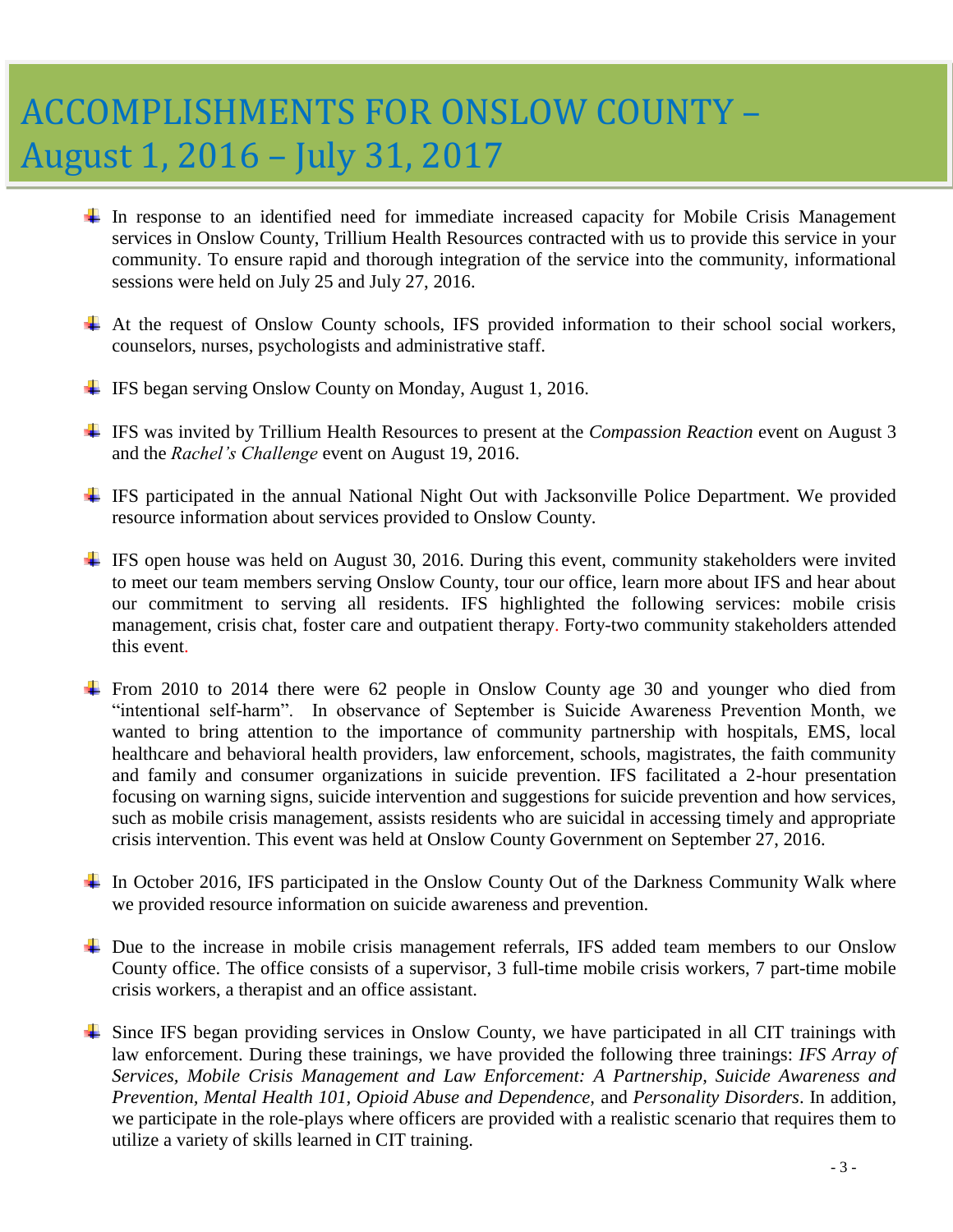- In December 2016, IFS mobile crisis team was highlighted in the Jacksonville Daily News after assisting with a standoff situation. [http://www.integratedfamilyservices.net/community/integrated-family-services-mobile-crisis-unit-assist](http://www.integratedfamilyservices.net/community/integrated-family-services-mobile-crisis-unit-assist-standoff-situation/)[standoff-situation/](http://www.integratedfamilyservices.net/community/integrated-family-services-mobile-crisis-unit-assist-standoff-situation/)
- In recognition of Drug Abuse Awareness week sponsored by NIDA (National Institute on Drug Abuse), we partnered with Onslow County Schools to provide resources on drug awareness.
- $\overline{\phantom{a} \bullet}$  On January 23, IFS highlighted in the Jacksonville Daily News <http://www.jdnews.com/news/20170123/mental-health-service-providers-face-challenges>
- In February, we participated in the *USO (United Service Organization) When Loves Isn't Enough* town hall meeting were we provided resource information to about 150 attendees. <http://www.jdnews.com/news/20170221/mock-bedroom-to-give-parents-insight>
- In March, we were invited by Onslow County Schools to participate in *Power Hour* where we were asked to provide education on substance use to local high school students.
- IFS participated in a Gang Awareness event sponsored by Jacksonville Police Department where we provided resource information on our services.
- IFS was invited by Public Safety Director Yaniero to attend a roundtable discussion on efforts to fight opioid addiction. <http://www.jdnews.com/news/20170424/opioid-roundtable-discussion-scheduled-for-jacksonville>
- IFS was asked by Onslow County Schools to provide a training titled: Critical Incident Stress Management for School Personnel for several school administrators.
- ↓ IFS participated in the C.O.N.N.E.C.T. Resource Fair where we provided information on our services.
- $\pm$  In April 2017, we provided education on mobile crisis management to the local court counselors with the Department of Public Safety: Juvenile Justice.
- $\pm$  IFS attended the police chief monthly staff meeting where we presented on mobile crisis management services. This meeting included almost all police chiefs in Onslow County.
- IFS personally met with Sheriff Hans Miller and Patrol Manager Ben Jones with Onslow County Sheriff's Office to provide information on mobile crisis management.
- IFS was invited to present and share resource information at the Bi-Annual Family Services Day event sponsored by Onslow County Partnership for Children.
- In an effort to enhance our relationship with law enforcement, several full-time staff participated in a 4hour police ride along with Jacksonville Police Department.
- IFS has provided education to most platoons with Jacksonville Police Departments through roll-calls. In approximately 15 minutes, provided information about mobile crisis management and how this service benefits the community.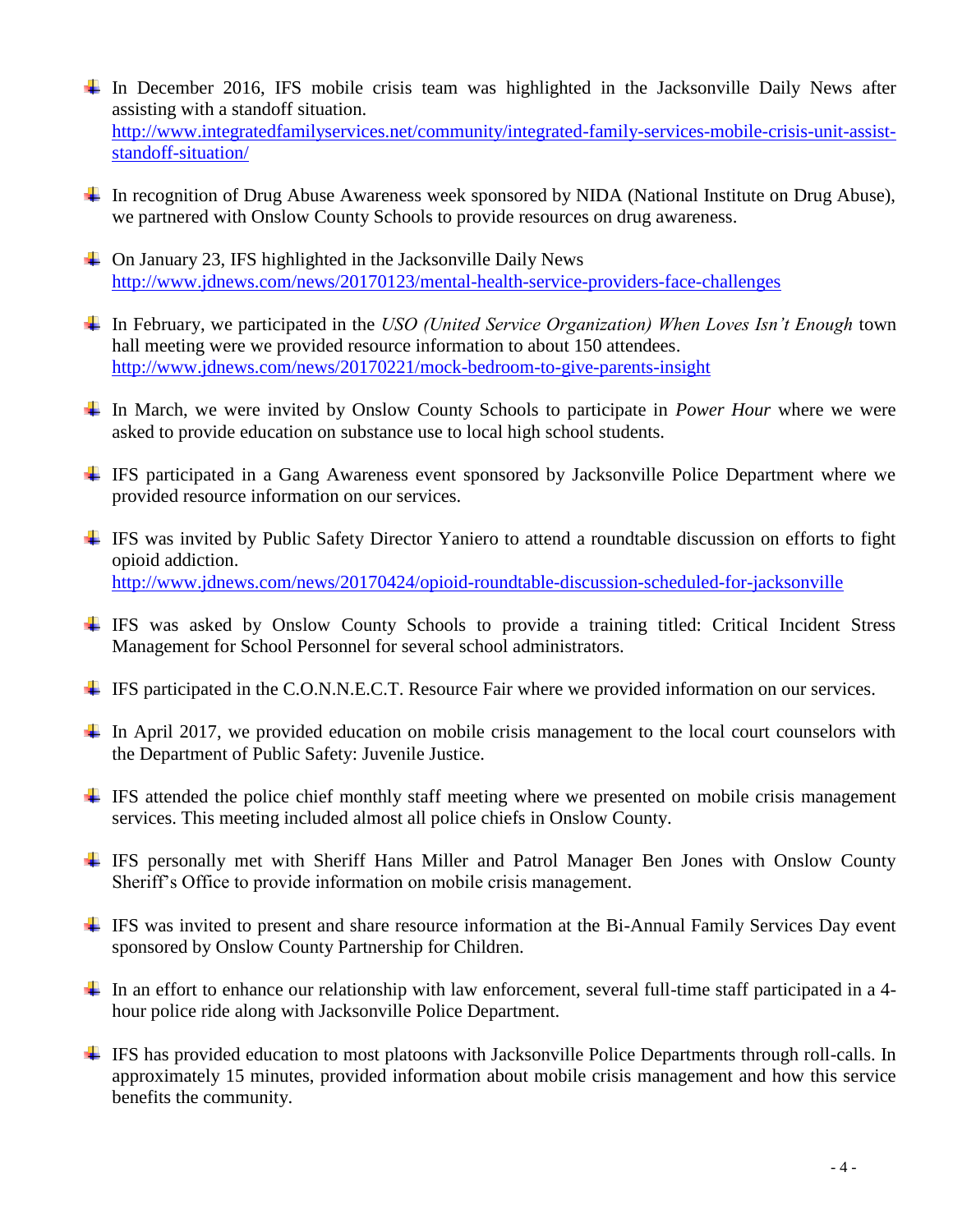- Over the past year, IFS online emotional support program, Crisis Chat, received 40 engaged chats from Onslow County. We believe this valuable resource is one of the most underutilized forms of support for residents facing emotional challenges. Several education efforts, including providing resource to all schools and individuals served through mobile crisis management, have occurred over the past year. We continue to need assistance with increasing the utilization of this resource.
- IFS recognizes the importance of community involvement. Over the past year, we have participated in various meetings including; Onslow Community Collaborative, Onslow Suicide Task Force, Brynn Marr Community Meet and Greet, Sneeds Ferry H.O.P.E. (Heroin Opioid Prevention Education) and Substance Abuse Task Force.
- IFS has been asked to partner with Jacksonville Police Department to be the lead service provider of the L.E.A.D. (Law Enforcement Assisted Diversion) program.
- IFS was invited to provide resource information at the annual Focus Deterrence Violent Crime Reduction event sponsored by Jacksonville Police Department and Onslow County Adult Probation.
- Over the past year, IFS Critical Incident Stress Management (CISM) team provided a debriefing following two critical incidents in Onslow County.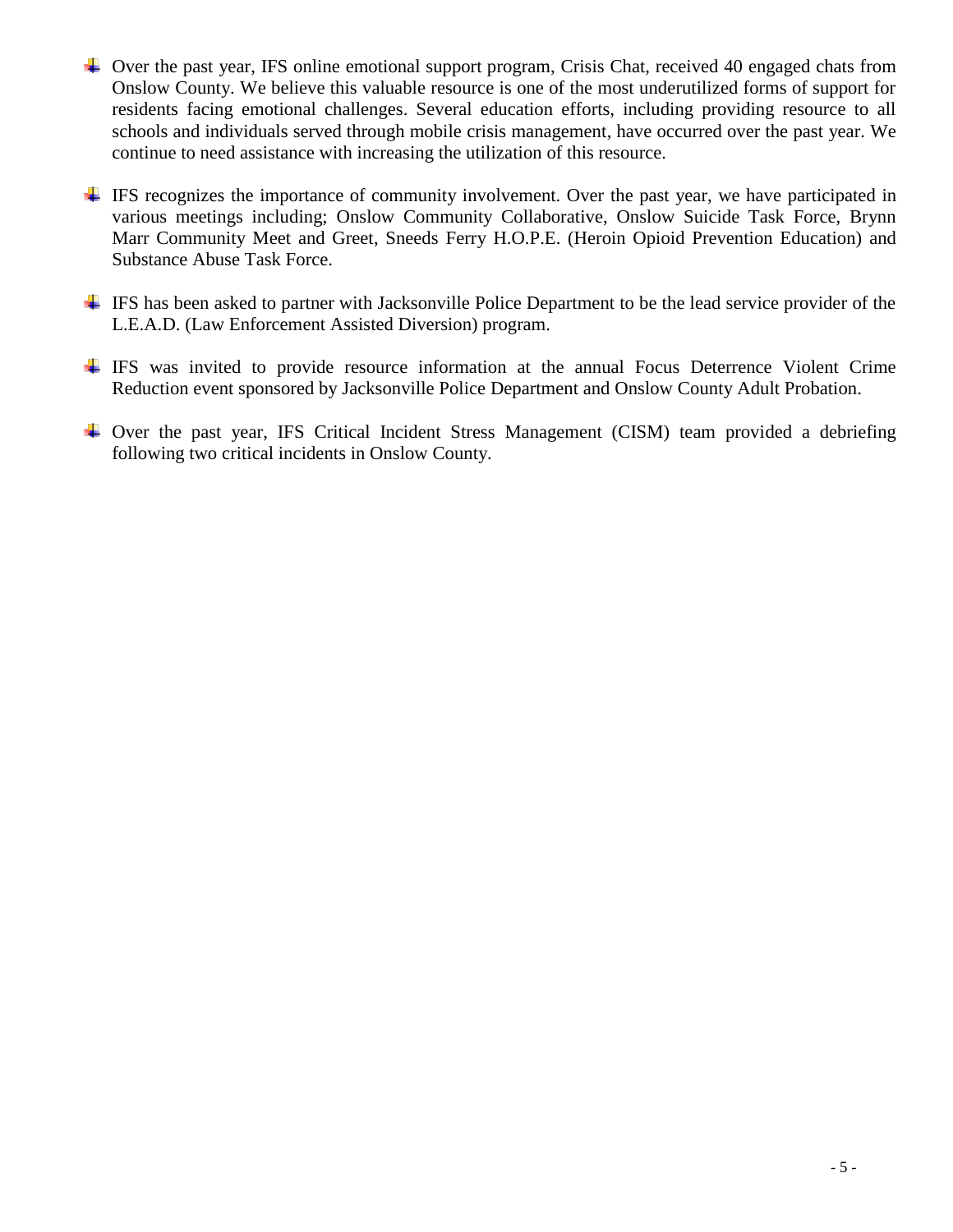## *MobileCrisisManagementServices*

Mobile crisis services involve all support and treatment necessary to provide integrated crisis responses, crisis stabilization interventions, and crisis prevention activities 24 hours a day/7 days a week. Crisis intervention services are pro- vided at any location in the community with the exception of jails and hospitals to reduce barriers to service delivery.

In addition to Onslow County, we provide this service in the following counties: Beaufort, Bertie, Brunswick, Carteret, Camden, Chowan, Currituck, Dare, Gates, Hertford, Hyde, Martin, New Hanover, Northampton, Pasquotank, Pender, Perquimans, Pitt, Tyrrell, Washington, Edgecombe, Lenoir, Nash, Greene, and Wilson. The service cannot be provided without consent for treatment or for transportation only. As of September 5<sup>th</sup>, we are also providing this serve in Craven, Jones and Pamlico counties.

From **August 1, 2016** through **July 31, 2017**, IFS mobile crisis management provided crisis intervention to **466** consumers. **85%** were diverted from an inpatient facility.

| <b>Referral Source</b>                                         |     |
|----------------------------------------------------------------|-----|
| Law enforcement                                                | 24% |
| Self                                                           | 23% |
| Family/Support System                                          | 23% |
| School                                                         | 9%  |
| <b>Trillium Health Resources</b>                               | 5%  |
| Other provider agency                                          | 5%  |
| First Responder/Clinical Home                                  | 2%  |
| <b>Onslow Memorial Hospital</b><br><b>Emergency Department</b> | 1%  |
| Other public agency (health<br>department)                     | 1%  |
| <b>DSS</b>                                                     | 1%  |
| Magistrate                                                     | 0%  |
| Justice system                                                 | 0%  |
| Other/Unknown                                                  | 0%  |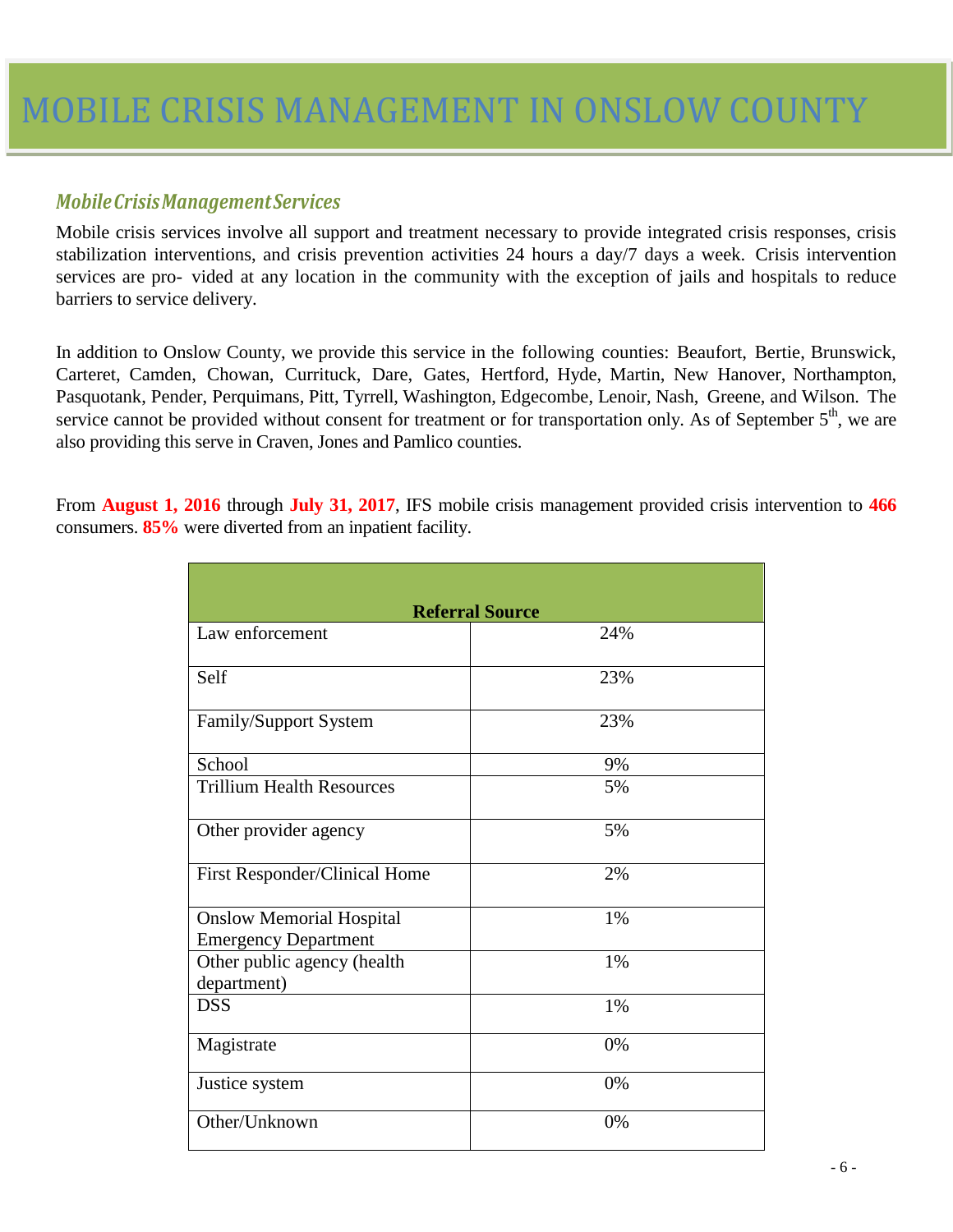As we have noted throughout the past 11 years of providing mobile crisis management services, our largest referral source as an agency continues to be the individuals who are initiating services. The data above is the result of our partnership with law enforcement agencies in Onslow County, specifically Jacksonville Police Department (JPD). More than half of our law enforcement referrals during this time period were from JPD. We are appreciative of their commitment to partnering with us to enhance crisis services in the community. We will continue to promote this service through educational sessions and in-service trainings with other referral sources listed above. We are also asking for the community's assistance with on-going awareness of this resource.

| Age          | <b>Consumer</b><br><b>Served</b> |
|--------------|----------------------------------|
| $3 - 5$      | 0%                               |
| $6 - 10$     | 5%                               |
| $11 - 18$    | 26%                              |
| 19-25        | 13%                              |
| $26 - 30$    | 13%                              |
| $31 - 45$    | 21%                              |
| $46 - 55$    | 9%                               |
| 56 and older | 13%                              |

Our mobile crisis management team continues to serve more individuals between the ages of 11 and 18 years old than any other age group. We strongly believe this is a direct result of our partnership with local school districts and eliminating barriers to providing our services.

| <b>Response location</b> |     |
|--------------------------|-----|
| Community                | 98% |
| Office                   | 2%  |

Almost all of the mobile crisis responses were provided in a community setting, i.e. home, school, community agency, etc.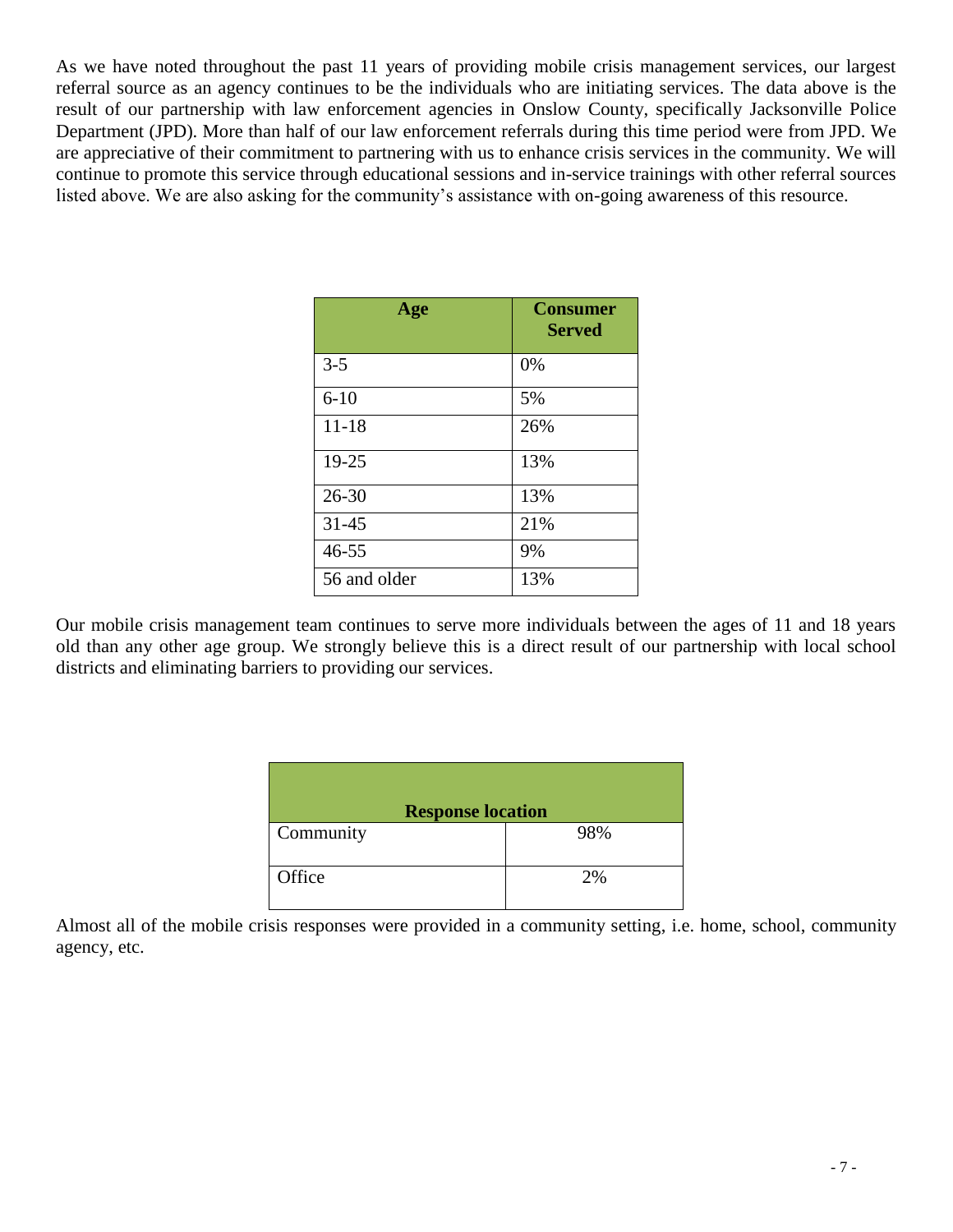| Time of day referrals received |     |
|--------------------------------|-----|
| <b>Business hours</b>          | 58% |
| After hours                    | 24% |
| Weekend/Holiday hours          | 18% |

The majority of the referrals were received during our business hours which are Monday through Friday from 8 a.m. until  $5$  p.m.

| <b>Average response time</b> |     |
|------------------------------|-----|
| Within 1 hour                | 99% |
| Within 2 hours               | 1%  |
| Over 2 hours                 | 0%  |

We are elated to report that over the past year, we arrived on-site of the crisis within one hour for almost all of the crisis calls. For the majority of the these calls, we arrived within 45-minutes.

| <b>Primary disposition of cases</b> |       |
|-------------------------------------|-------|
| Current setting (location of        | 55%   |
| consumer)                           |       |
| Referral for                        | 28%   |
| medical/Emergency                   |       |
| Department only                     |       |
| <b>Community Detox</b>              | 10%   |
|                                     |       |
| <b>Community Hospital</b>           | 4%    |
| (behavioral health unit)            |       |
| Other                               | 2%    |
| State psychiatric hospital          | 0.5%  |
| <b>State Alcohol and Drug</b>       | 0.5%  |
| <b>Abuse Treatment Center</b>       |       |
| (ADATC)                             |       |
| <b>Alternative Natural Support</b>  | $0\%$ |
| for monitoring                      |       |
| <b>NC START</b>                     | 0%    |
|                                     |       |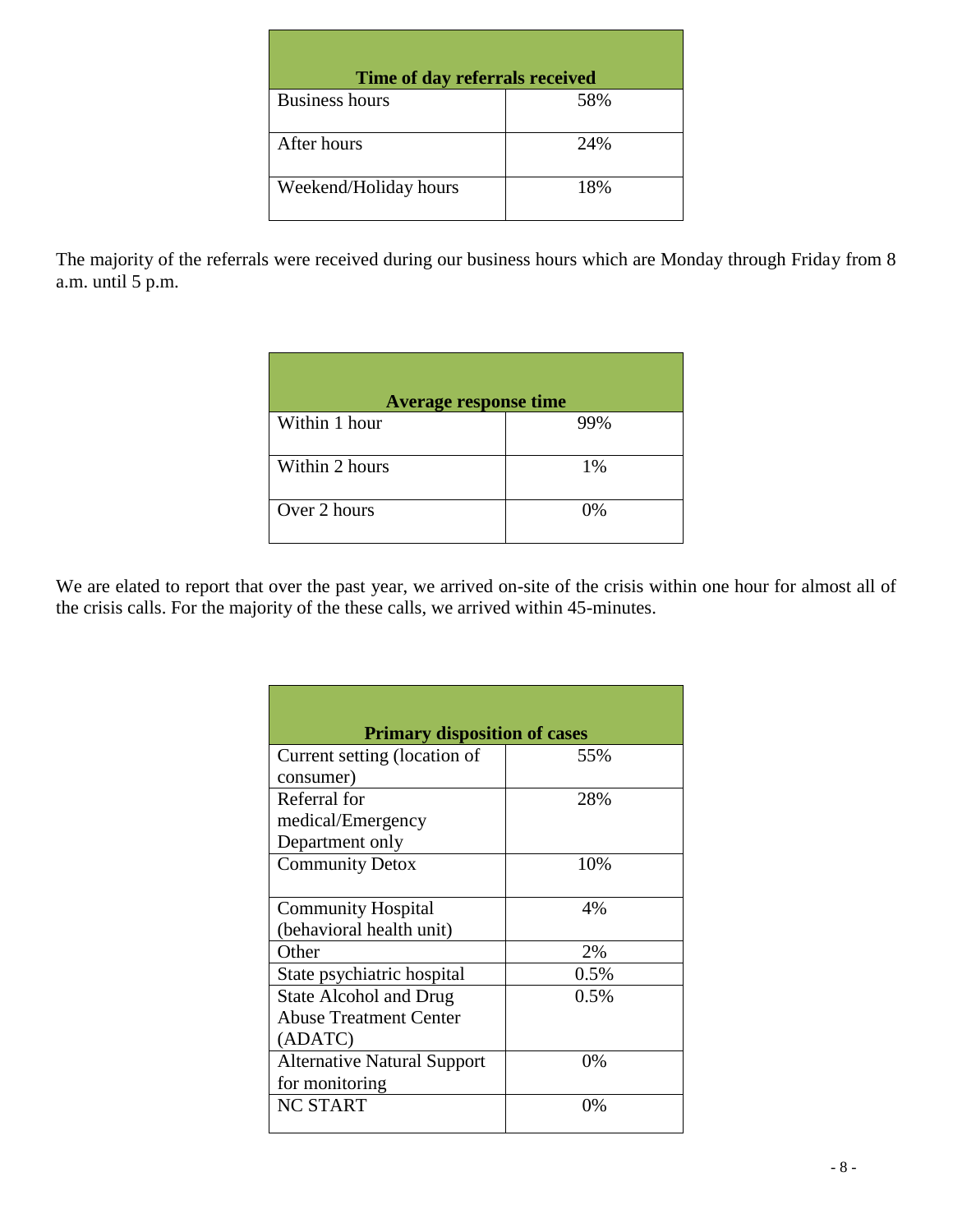| <b>Crisis Respite</b>        | 0%    |
|------------------------------|-------|
| Jail or detention            | $0\%$ |
| <b>Facility Based Crisis</b> | በ%    |

A little over half of the individuals we served remained in their current setting. Our data for percentage referred for medical/emergency department only is unique to Onslow County. This data is higher than the other counties we serve. This includes individuals that were linked to the emergency department for various medical, substance use or mental health reasons that were not eventually linked with inpatient hospitalization. This could include individuals experiencing withdrawal symptoms that put them at significant risk of a medical emergency or an individual needing immediate evaluation to determine if inpatient hospitalization is needed. We successfully linked 10% of the individuals we served, who were seeking substance use treatment, with a detoxification program. Our model of crisis intervention reduces barriers to this type of linkage. This includes monitoring the consumer and following up with them through the linkage and referral process. When possible, we will assist with transportation to local facilities.

| <b>Payor Source</b>       |      |
|---------------------------|------|
| Medicaid                  | 44%  |
| <b>IPRS</b> (state funds) | 36%  |
| Private                   | 18%  |
| Medicare                  | 1%   |
| <b>NC Health Choice</b>   | 0.6% |
| Medicaid/Medicare         | 0.4% |

The overall percentages for individuals with the above payment sources are unique to Onslow County. It has been our experience that the majority of the individuals served were uninsured, thus resulting in the highest payor source for mobile crisis management being IPRS (state funds). In addition, we have noted a significant increase with Tri-Care as a payor source.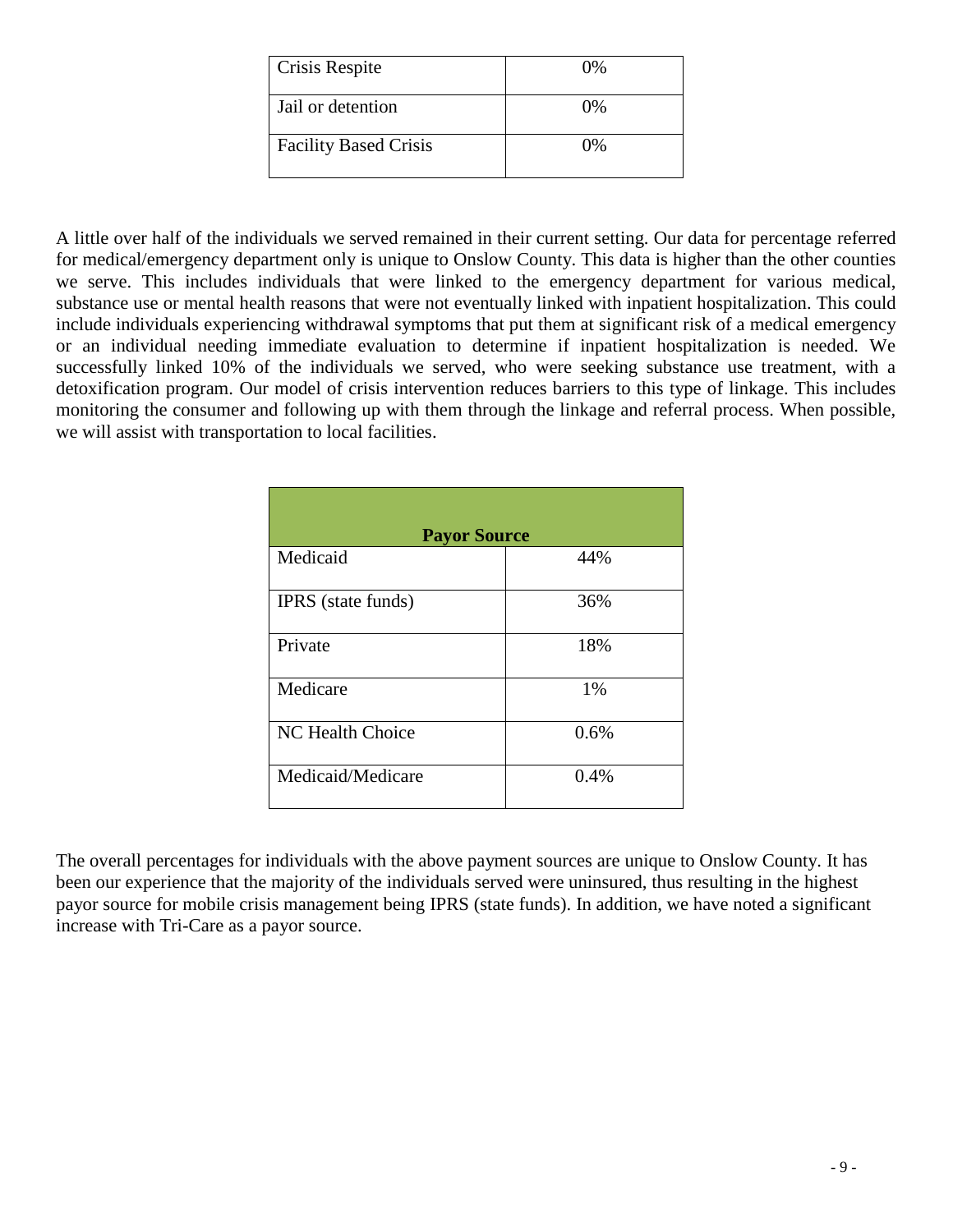| <b>Consumer Satisfaction</b> |                                                                                                                  |
|------------------------------|------------------------------------------------------------------------------------------------------------------|
| 98%                          | The Mobile Crisis Worker met with me within 2 hours of calling<br>the hotline.                                   |
| 99%                          | I am satisfied with the mobile crisis management services.                                                       |
| 98%                          | I was given information about my rights.                                                                         |
| 95%                          | I am better able to deal with crisis because of mobile crisis<br>management services.                            |
| 98%                          | Mobile Crisis Management provided me with a copy of my crisis<br>plan.                                           |
| 95%                          | The Mobile Crisis Worker(s) was sensitive to my cultural<br>beliefs (race, religious, sexual orientation, etc.). |

The survey data collection system assesses consumer/guardian satisfaction with the services rendered by Integrated Family Services. This is part of the ongoing continuous quality improvement process. The survey data is collected ongoing for mobile crisis services due to the short-term of the services during the follow-up visit. The questionnaire gathers information about the consumers/guardians overall satisfaction with services received, compliance with cultural /ethnic needs, impact of services on daily life, performance in school/work, and overall performance of the workers. This data is divided by mobile crisis services provided in our Northern Region and Southern Region. The data below is combined to include satisfaction for our Southern Region (Brunswick, Carteret, New Hanover, Onslow and Pender counties).